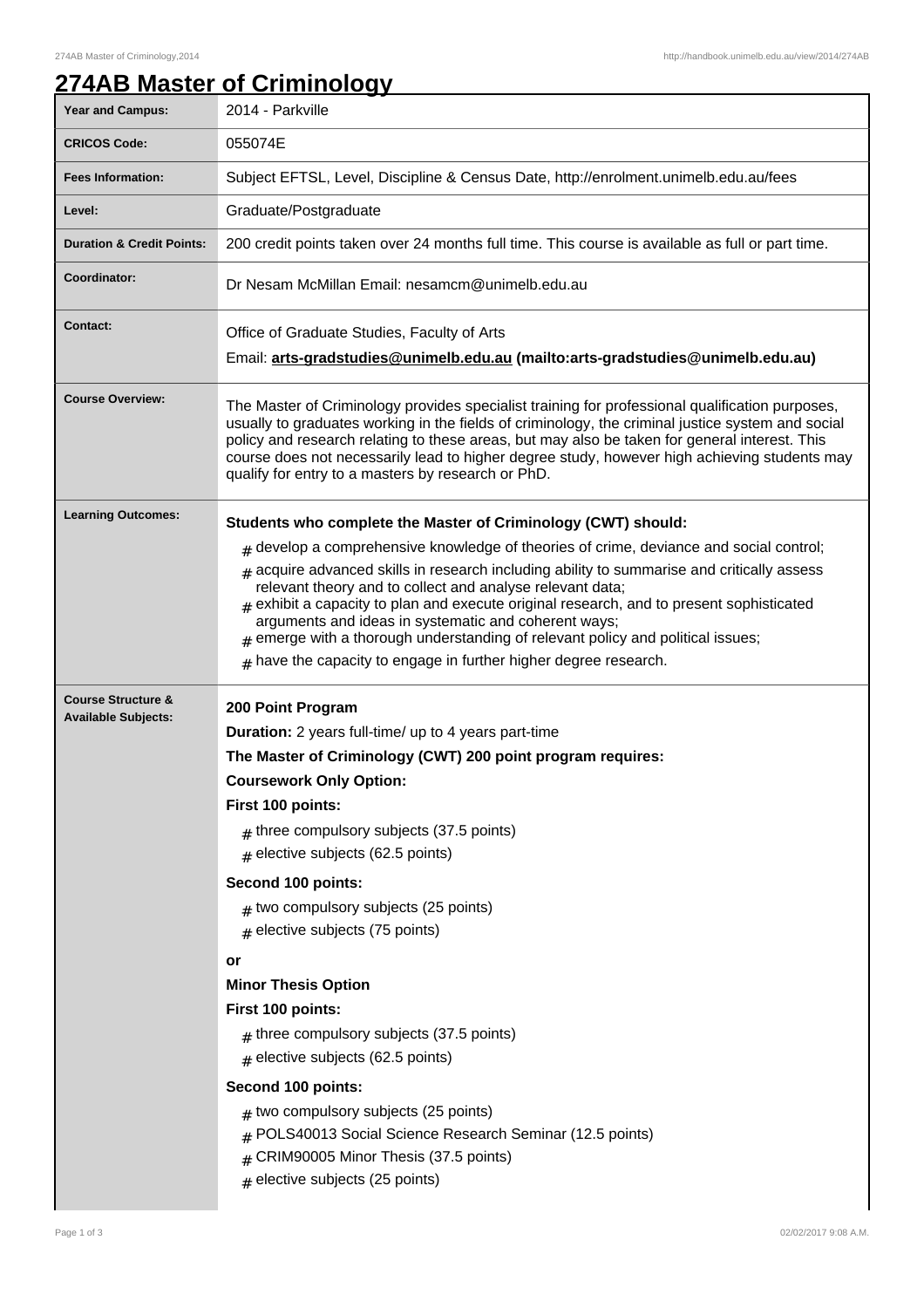# **150 Point Program**

**Duration:** 1.5 years full-time/ up to 3 years part-time

#### **The Master of Criminology (CWT) 150 point program requires:**

# **Coursework Only Option:**

- $_{\#}$  five compulsory subjects (62.5 points)
- # elective subjects (87.5 points)

# **or**

## **Minor Thesis Option:**

- $_{\#}$  five compulsory subjects (62.5 points)
- # POLS40013 Social Science Research Seminar (12.5 points)
- $#$  CRIM90005 Minor Thesis (37.5 points)
- $_{\rm \#}$  elective subjects (37.5 points)

# **100 point program**

**Duration:** 1 year full-time/ up to 3 years part-time

# **The Master of Criminology (CWT) 100 point program requires:**

#### **Coursework Only Option:**

- ${}_{\#}$  two compulsory subjects (25 points)
- $_{\#}$  elective subjects (75 points)

## **or**

# **Minor Thesis Option:**

- ${}_{\#}$  two compulsory subjects (25 points)
- # POLS40013 Social Science Research Seminar (12.5 points)
- # CRIM90005 Minor Thesis (37.5 points)
- ${}_{\#}$  elective subjects (25 points)

#### **Please note the following:**

- $_{\rm \#}$  permission is required by the program coordinator in order to enrol in the minor thesis.
- ${}_{\#}$  the thesis subject requires two consecutive semesters of enrolment.
- # students enrolling in the minor thesis subject must also enrol in POLS40013 Social Science Research Seminar.

#### **Capstone Requirement:**

**All students are required to complete the Capstone Requirement for the program (at least 25 points). Students must complete one capstone option -**

# **Capstone Stream 1**: **CRIM90006 Criminology and Sociology Internship (25 points)**

**Purpose:** An opportunity to apply theoretical knowledge and skills to solve problems that arise in professional contexts and develop an integrated understanding of theory and practice

# **Capstone Stream 2: CRIM90005 Minor Thesis – Criminology (37.5 points)**

**Purpose:** An opportunity to integrate knowledge and research skills to address a specific criminology research question

#### **Capstone Stream 3: CRIM90019 Advances in Criminological Research (12.5 points) and CRIM90011 Criminal Justice Governance (12.5 points)**

**Purpose:** an opportunity to develop an understanding of the development of evidence-based practice and to apply evidence-based methods in practical settings

For policies that govern this degree, see **Academic Services Policy (http:// www.services.unimelb.edu.au/policy/index.html)** in the **University Melbourne Policy Framework (http://www.policy.unimelb.edu.au/)** . Students also should also refer to